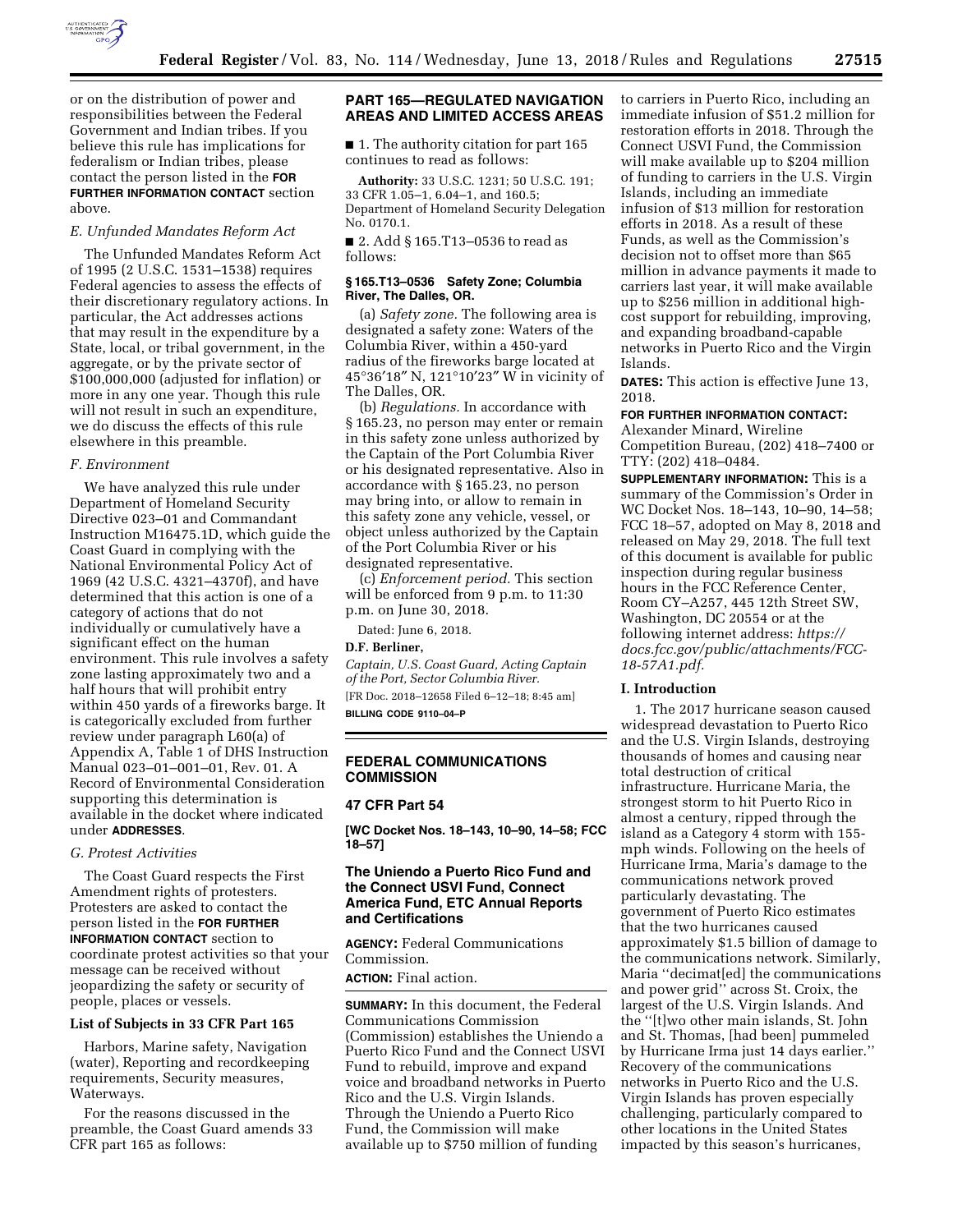due to their isolation from the mainland, which has caused logistical difficulties and contributed to ongoing electrical power outages.

2. Restoring communications networks is a critical element of recovery. The Commission establishes the Uniendo a Puerto Rico Fund and the Connect USVI Fund to rebuild, improve and expand voice and broadband networks in Puerto Rico and the U.S. Virgin Islands.

3. Through the Uniendo a Puerto Rico Fund, the Commission will make available up to \$750 million of funding to carriers in Puerto Rico, including an immediate infusion of \$51.2 million for restoration efforts in 2018. Of the remainder, the Commission anticipates that about \$444.5 million would be made available over a 10-year term for fixed voice and broadband (an \$84 million increase over current funding levels) and that about \$254 million would be made available over a 3-year term for 4G Long-Term Evolution (LTE) mobile voice and broadband (a \$16.8 million increase).

4. Through the Connect USVI Fund, the Commission will make available up to \$204 million of funding to carriers in the U.S. Virgin Islands, including an immediate infusion of \$13 million for restoration efforts in 2018. Of the remainder, the Commission anticipates that about \$186.5 million would be made available over a 10-year term for fixed broadband (a \$21 million increase) and that about \$4.4 million would be made available over a 3-year term for 4G LTE mobile voice and broadband (a \$4.2 million increase).

5. As a result of these Funds, as well as the Commission's decision not to offset more than \$65 million in advance payments it made to carriers last year, the Commission will make available up to \$256 million in additional high-cost support for rebuilding, improving, and expanding broadband-capable networks in Puerto Rico and the Virgin Islands. The Commission intends to target highcost support over the next several years in a tailored and cost-effective manner, using competitive processes where appropriate.

## **II. Order: No Offset of Advance Payments**

6. At the outset, the Commission now declines to offset the approximately \$65.8 million in emergency high-cost support provided immediately following the hurricanes against future payments. Although the Commission had previously anticipated offsetting the advance payments against future support, it no longer believes that to be a prudent course. The continuing

difficulties in bringing service and power back to Puerto Rico and the U.S. Virgin Islands have impeded and delayed restoration efforts so that conditions on the islands have not improved sufficiently to justify reducing future support payments. Restoration efforts are still ongoing rather than largely complete and persistent power outages and other logistical challenges have made the continued operation of restored networks more expensive than some expected. As such, requiring the offset of advance payments would substantially delay, if not prevent, further restoration efforts—and the Commission finds that the public interest is best served by allowing carriers to continue their critical work to restore their communications networks. The Commission therefore declines to offset future payments against the emergency relief granted by the *2017 Hurricane Funding Order.* 

7. As a result, the Commission will continue in 2018 to provide, at a minimum, current levels of high-cost support to carriers in Puerto Rico and the U.S. Virgin Islands. This means that in Puerto Rico, the fixed carrier (PRTC) will continue to receive approximately \$3 million each month (or \$36 million annualized) and mobile carriers (Centennial Puerto Rico Operations Corp., Suncom Wireless Puerto Rico Operating Co., Cingular Wireless, Puerto Rico Telephone Company, PR Wireless Inc., and Worldnet Telecommunications, Inc.) will continue to receive approximately \$6.6 million each month (or \$79.2 million

annualized) in frozen support in the near term. In the U.S. Virgin Islands, the fixed carrier (Viya) will continue to receive approximately \$1.4 million each month (or \$16.5 million annualized) and the mobile carrier (Choice Communications, LLC) will continue to receive approximately \$5,600 each month (or \$67,000 annualized) in frozen support in the near term.

8. Also as a result of this decision, the advance payments should be considered a new, one-time source of high-cost support provided in the immediate aftermath of the hurricanes. The same rules and accountability measures as currently govern the frozen high-cost support these carriers receive will continue to apply. The Commission will also apply its accounting and audit rules to prevent waste, fraud, and abuse. For the reasons given in section III, paras. 22–23 in the following, the Commission finds good cause to forego the usual notice-and-comment procedure for this Order.

### **III. The Uniendo A Puerto Rico Fund and the Connect USVI Fund**

9. The Commission will establish the Uniendo a Puerto Rico Fund and the Connect USVI Fund in two stages. In stage one, the Commission makes \$51.2 million in new funding available to Puerto Rico and \$13 million to the U.S. Virgin Islands to help restore voice and broadband service. The Commission provides this immediate relief to allow impacted carriers to rebuild more quickly in 2018 and set the stage for the longer-term plan. In stage two, the Commission intends to make about \$699 million available in the Uniendo a Puerto Rico Fund and about \$191 million available in the Connect USVI Fund to rebuild, improve, and expand voice and broadband networks on the islands in the longer term.

10. The Commission finds that it is in the public interest to provide new funding in the short term to restore service in Puerto Rico and the U.S. Virgin Islands. Given the devastation wrought by these two back-to-back hurricanes, which collectively were unprecedented in their severity and in the protracted duration of damage they caused, the Commission decides to make available up to \$64.2 million of new funding—roughly equal to the amount it has decided not to offset against existing support payments—to bolster the ability of existing carriers to restore their facilities across the islands. This additional support should help restore and maintain service as quickly as possible for as many people as possible during that interim period.

11. Specifically, the Commission directs a one-time infusion of \$51.2 million through the Uniendo a Puerto Rico Fund and \$13 million through the Connect USVI Fund to support any facilities-based providers of voice and broadband services even if they have not previously received universal service support. The Commission finds this allocation of support (in addition to existing support streams) to be likely sufficient to cover the short-term costs of restoration while the Commission considers further reforms and funding over the longer term. In so finding, the Commission takes into account, among other factors, differences in landmass, geography, topography, and population between Puerto Rico and the U.S. Virgin Islands, the significant financial and operational challenges faced by carriers in both areas, and the past and current availability of high-cost support to carriers.

12. The Commission distributes the Stage 1 funding for each territory through a three-step process. First, any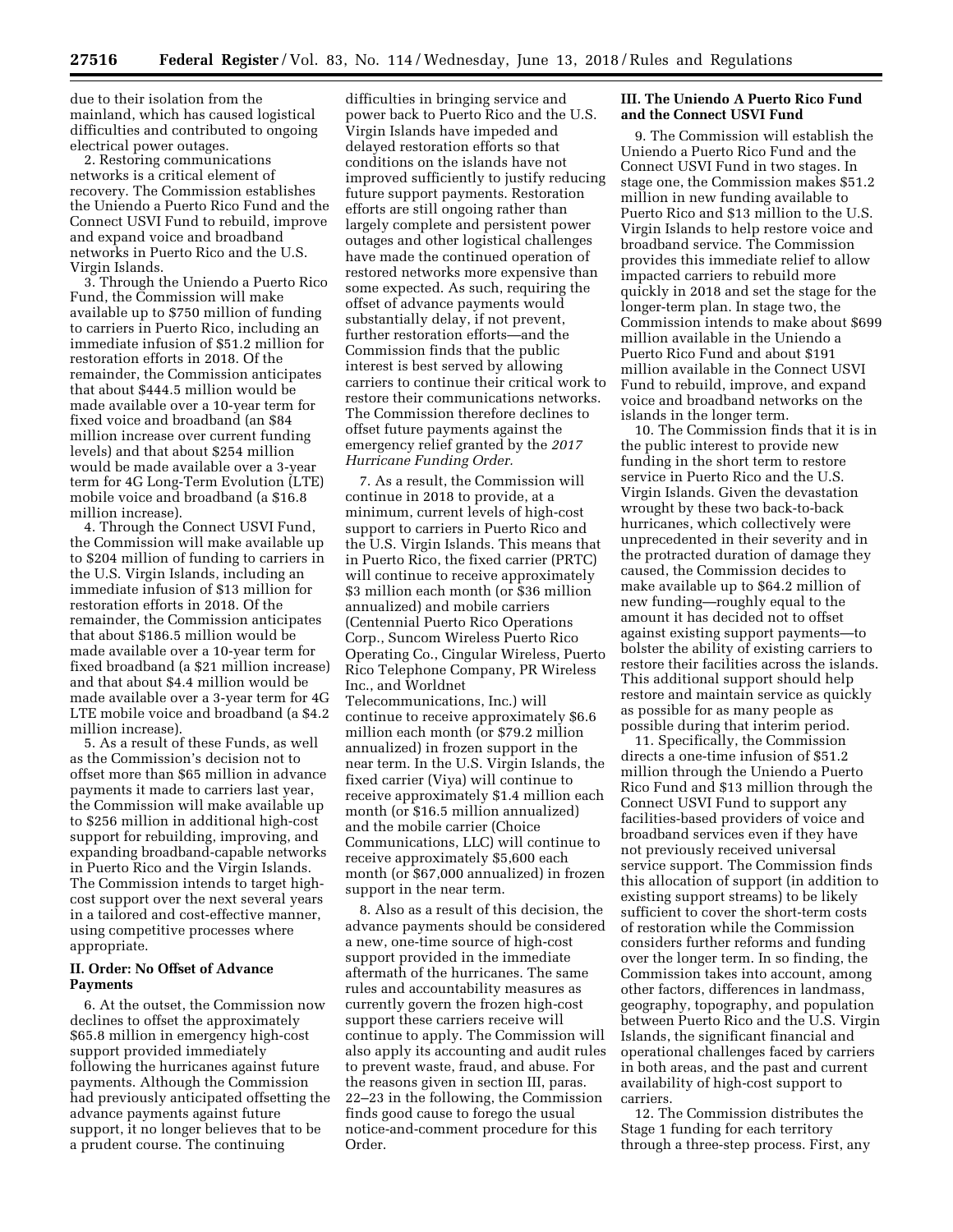facilities-based provider of voice and broadband internet access service may elect to participate in this opportunity for new restoration funding. To participate, a facilities-based provider must submit a certification regarding the number of subscribers (voice or broadband internet access service) it served in the territory as of June 30, 2017 (before the hurricanes), along with accompanying evidence, to the Commission within 14 days of the publication of this Order. A voice-only subscriber, a broadband-only subscriber, and a voice-and-broadband subscriber each count as one subscriber. For mobile network operators, each line in a multi-line plan counts as one subscriber. For fixed network operators, each enterprise location served counts as one subscriber; such treatment reflects the high fixed costs of deploying service to any one location as well as the higher revenue potential of enterprise customers. The Commission uses the same definition of voice and broadband subscribers as applies to FCC Form 477 reporting. Providers also must file a copy of the certification and accompanying evidence through the Commission's Electronic Comment Filing System (ECFS) as well as email a copy to *[ConnectAmerica@fcc.gov.](mailto:ConnectAmerica@fcc.gov)* The Commission will then verify eligibility using various data sources, including FCC Form 477 data.

13. Second, the Commission allocates 60 percent of the funding available to the territory to fixed network operators and 40 percent to mobile network operators. The Commission does so for two reasons. For one, allocating more to fixed service providers is appropriate in light of the relatively higher costs of restoring fixed services. For another, the Commission expects that restoring and improving the fixed network will facilitate more reliable and faster backhaul for the mobile services. In other words, new funding for fixed networks may in fact decrease at least some of the need for funding of mobile networks.

14. Third, the Commission directs the Wireline Competition Bureau (WCB) and the Wireless Telecommunications Bureau (WTB) to allocate these amounts among qualifying providers of each territory and type according to the number of subscribers (voice or broadband internet access service) each served as of June 30, 2017. The Bureaus shall make public these allocations via a Public Notice as soon as practicable.

15. The Commission notes that to be eligible for funding, the provider must be willing at the time of certification to be designated an eligible telecommunications carrier (ETC) by the

relevant commission, must in fact become an ETC and submit that designation to the Universal Service Administrative Company (USAC) before receiving any funding, and must remain an ETC for at least one year after first receiving funding. Given the importance of conducting restoration operations as quickly as possible, the Commission expects local regulators and providers to work together to designate ETCs as quickly as possible. If a provider has not been designated an ETC within 60 days of the Bureaus' announcement of support allocations, the Commission reserves the right to redirect that provider's allocation toward other universal service purposes, such as increasing the funding available for long-term rebuilding of voice and broadband-capable networks in Puerto Rico and the U.S. Virgin Islands.

16. The Commission reminds providers that section 254(e) of the Act and § 54.7 of the Commission's rules provide that carriers receiving federal universal service support ''shall use that support only for the provision, maintenance, and upgrading of facilities and services for which the support is intended.'' Carriers must therefore use this additional funding to help restore and improve coverage and service quality to pre-hurricane levels and to help safeguard their equipment against future natural disasters. Appropriate uses include repairing, removing, reinforcing or relocating network elements damaged during the hurricanes; repairing or restoring customer premise equipment; replacing, rebuilding, and reinforcing the physical outside plant (poles, fiber, nodes, coaxial cables, and the like); hardening networks against future disasters; and increasing network resiliency to power outages or other potential service interruptions due to natural disasters. To help ensure that support is targeted towards short-term restoration and rebuilding expenses, the Commission limits eligible expenditures to those incurred through June 30, 2019, beginning from the date that the affected areas were declared a disaster by the Federal Emergency Management Agency following Hurricanes Irma and Maria. Carriers will be required to certify both at the time of acceptance of support and after support is spent that all support was used for the intended purpose. The Commission also notes that, during the short term when networks are still being restored, backhaul from fixed-service providers is essential to the provision of mobile services and it requires providers seeking restoration funding to offer backhaul to all interested parties

on nondiscriminatory terms for a period of one year after first receiving funds. Failure to abide by these conditions may result in the loss of some or all restoration funding. The Commission reminds Puerto Rico and the U.S. Virgin Islands that the Act prohibits the territories from adopting regulations related to funding that are ''inconsistent with the Commission's rules to preserve and advance universal service.''

17. To protect against duplicative recovery and guard against waste, fraud, and abuse, carriers may not use this support for costs that are (or will be) reimbursed by other sources of funding inclusive of federal or local government aid or insurance reimbursements. Moreover, carriers are prohibited from using Stage 1 support for other purposes, such as the retirement of company debt unrelated to eligible expenditures, or other expenses not directly related to hurricane restoration and improvement. The Commission reminds carriers that high-cost support recipients ''are subject to random compliance audits and other investigations to ensure compliance with program rules and orders.'' Carriers must retain for at least ten years the records required to demonstrate that their use of this support complied with this Order and other Commission rules. The Commission directs USAC to initiate audits of Stage 1 disbursements in conjunction with its 2018 audits.

18. The Commission acknowledges that they are not allocating the new funding in proportion to frozen highcost support. That is in large part because those frozen allocations were by and large established at least seven years ago and do not necessarily reflect the costs of providing or restoring service or the extent of today's networks. Indeed, if the Commission were to follow such allocation, wireless carriers in Puerto Rico would receive approximately 1,177 times the support of such carriers in the U.S. Virgin Islands—a strange result given that Puerto Rico is only 33 times larger than the U.S. Virgin Islands. And networks owned by those not historically universal-service recipients would be entirely excluded—despite the damage they incurred from the hurricanes. Instead, the Commission believes the relative size of each network, coupled with a recognition that fixed service networks generally require greater funding for restoration efforts and the need to provide non-contiguous service in the U.S. Virgin Islands, better reflect the likely costs of restoration.

19. The Commission finds that using notice and comment procedures for this interim and one-time relief, and thereby